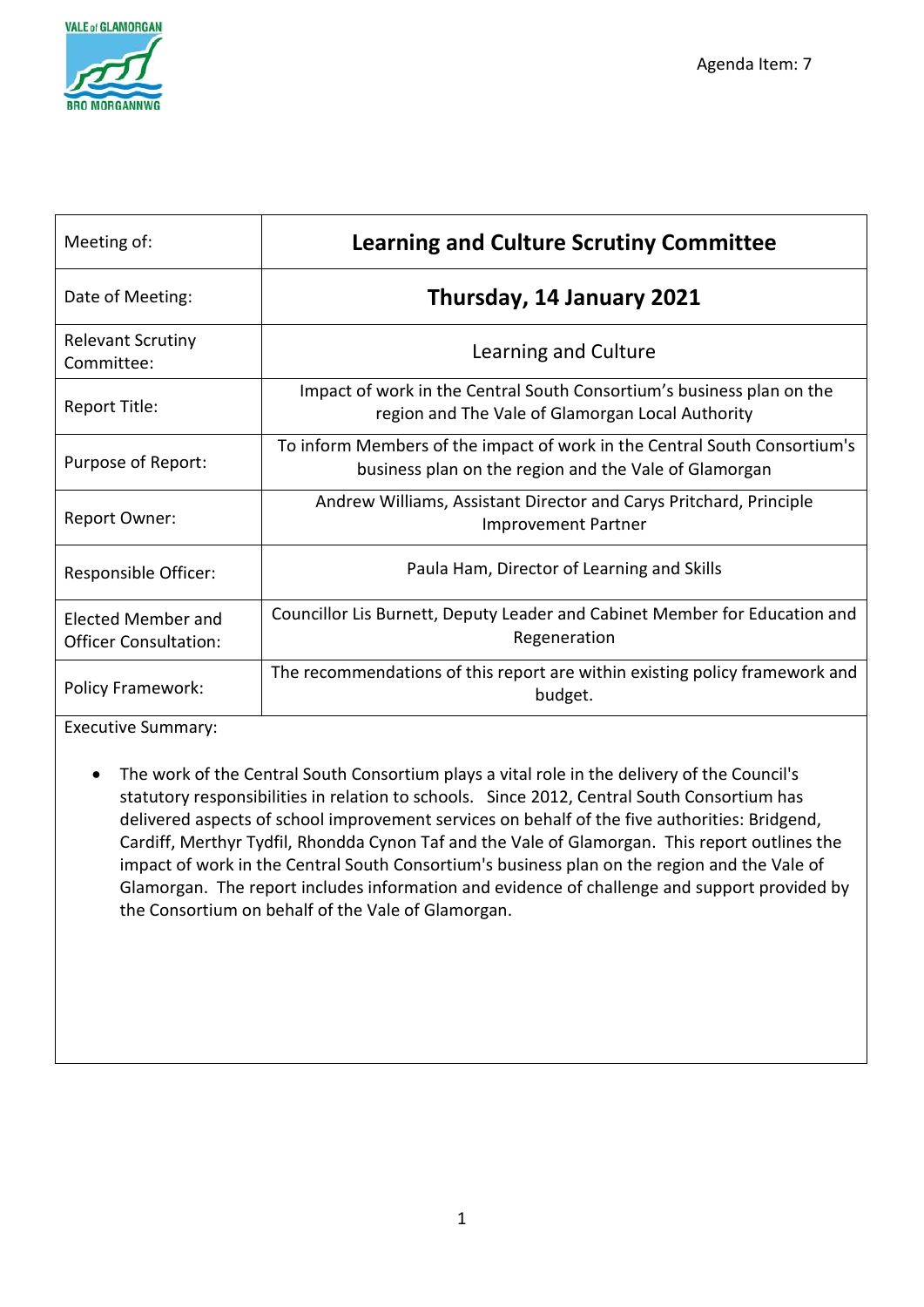### **Recommendations**

**1.** That Members note the report outlining the impact of Central South Consortium's work on the region and the Vale of Glamorgan (Appendix A).

### **Reasons for Recommendations**

**1.** In order that Members are aware of the impact of Central South Consortium's work on schools in the Vale of Glamorgan.

## **1. Background**

- **1.1** Since 2012, Central South Consortium has delivered aspects of school improvement services on behalf of the five authorities: Bridgend, Cardiff, Merthyr Tydfil, Rhondda Cynon Taf and the Vale of Glamorgan. This covers 381 schools, 32% of Wales' children. It is a growing region with rapidly changing demographic encompassing increasingly diverse communities across the economic sub region. It remains the region with the highest number of children living in poverty, with just under 1 in 5 children claiming free school meals.
- **1.2** The service delivers challenge and support on behalf of the five local authorities, governed through a Joint Committee of Cabinet Members from each authority. The Joint Committee meets regularly and formally approves the annual business plan and budget for the service, holding the service to account in terms of performance and budgetary control.

## **2. Key Issues for Consideration**

- **2.1** This report outlines the impact of work in the Central South Consortium's business plan on the region and the Vale of Glamorgan.
- **2.2** It documents the impact of the challenge and support provided by the Consortium on behalf of the Vale of Glamorgan including Estyn inspection findings and outcomes of the categorisation process.
- **2.3** The report also outlines the support provided to schools, engagement in school to school working, involvement in leadership provision and work in developing the Curriculum for Wales.
- **2.4** It documents the work of the consortium during national lockdown including findings of an overview of distance learning provision in schools and examples of the engagement of improvement partners with schools during this period.
- **2.5** The report also outlines the Improvement Partner's work to support the reopening of schools, and the evolving role of the Improvement Partner in supporting school improvement from September 2020 onwards.